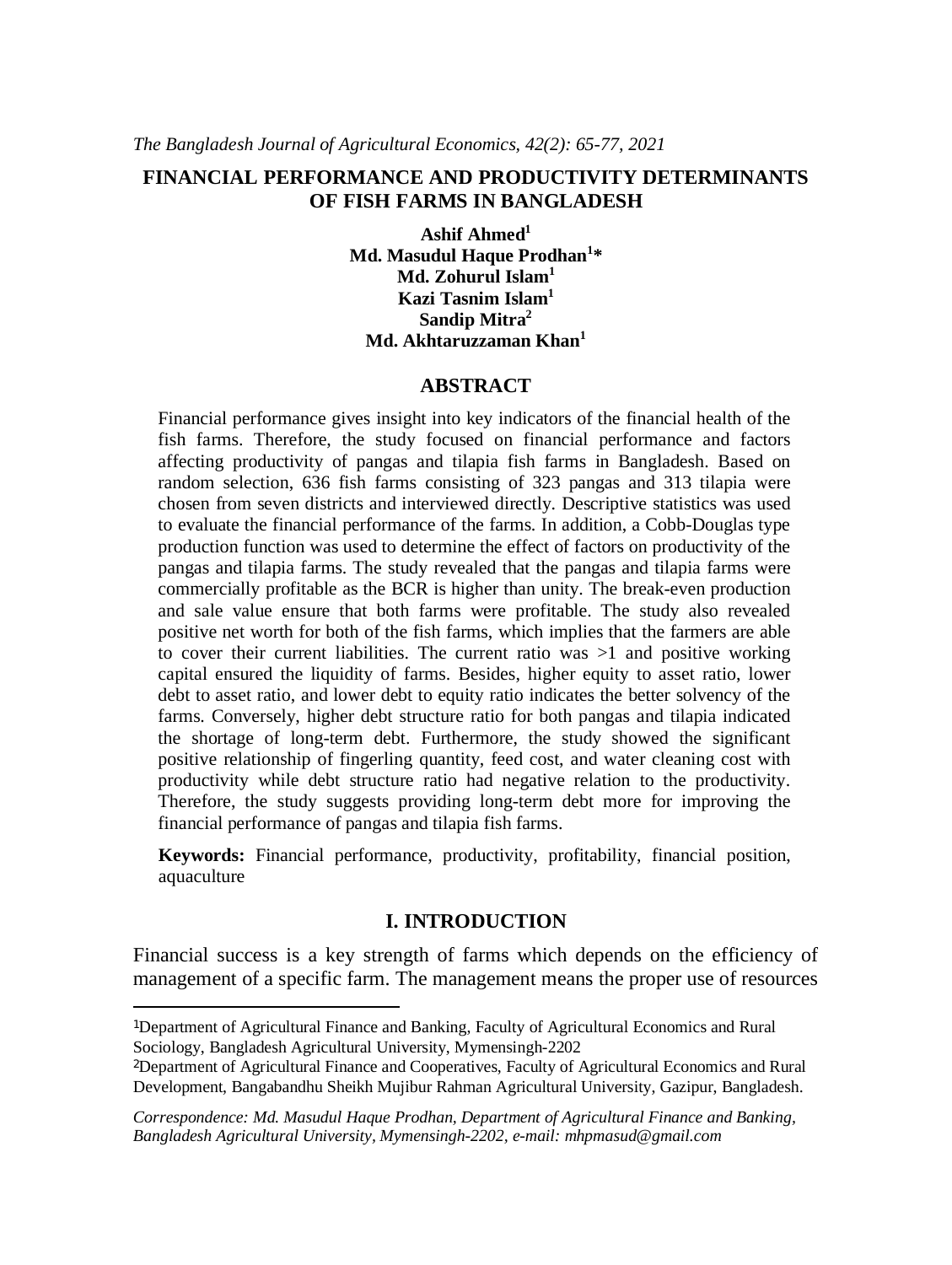such as labor, fingerlings, feed, medicine, equipment, land, etc. (Kumar and Engle, 2016). To achieve the highest possible productivity, the inputs must be in the right proportions and quality (Hossain *et al.,* 2022). These inputs are more expensive and require more capital to obtain (Alam *et al.,* 2012). Therefore, the fish farmers need high investment whereas high investment of capital tends to earn the high profit (Kimani *et al.,* 2020; Pomeroy, 2007). Capital is critical for fish farm to be an efficient, sustainable, and profitable. On the other hand, current flow of capital appears to be insufficient in developing countries (Quagrainie *et al.,* 2010). Fish farmers are frequently impoverished and lack the capital to afford the inputs in abundance (Alam *et al.,* 2012). Besides, aquaculture needs careful and extensive financial analysis to be successful commercially (Engle, 2012). The appropriate balance sheet is a key component of the financial position to identify the strength and weakness of fish farm (Engle, 2012). Farmers with insufficient assets face difficulties in case of production (Mitra *et al.,* 2019a). Besides, the liabilities are debt obligations (i.e., account payable) that are owed to the bank or feed suppliers. Debt servicing and cash flow both are required to manage the fish farms intensively. The risk of cash flow increases with the decrease of equity of the farm (Engle and Kumar, 2011). However, a drop in net worth within the balance sheet implies a declining financial condition, which might be dangerous, yet it does not necessarily signal that the farm is doomed. Declining net worth indicates that more investigation is required to determine the exact reasons for the financial situation's worsening and to determine corrective measures (Engle, 2012). Furthermore, to have a better understanding of the farm's financial health, the fish farmers need to have knowledge about the financial ratios. The ratios are based on financial accounting information, found in the balance sheet disclosed by the annual accounts of fish farmers (Misund, 2017). Financial ratios are useful in making management decisions and planning the farm's long-term strategy (Engle, 2012). In addition, the fish farmers can borrow short-term or long-term debt from the different formal and informal institutions by seeing the condition of financial ratios (Misund, 2017).

However, fish farmers need to keep records in terms of stocking, feeding, and harvesting quantity for each of the ponds (Engle, 2012). In developing countries, like Bangladesh, the fish farmers are not aware of record-keeping mostly. Not only that but also the fish farmers are less educated and therefore it is difficult to keep records accurately by them. They cannot properly analyse the financial condition of their farm. But they need to know the actual financial scenario of their farm. Only the financial analysis can give insight into the financial condition of the farm. Therefore, the aim of this study was to evaluate the financial performance and factors affecting productivity of fish farms in Bangladesh. Based on the research aim, the study reviewed several research articles by focusing productivity (Rahman *et al.,* 2021a; Prodhan and Khan, 2018), efficiency (Mitra *et al.,* 2019b; Alam *et al.,* 2012; Khan and Alam, 2003), risk (Khan *et al.,* 2021; Rahman *et al.,* 2021b; Khan *et al.,* 2018; Khan, 2012; Sarker *et al.,* 2016) and credit (Mitra *et al.,* 2019a) along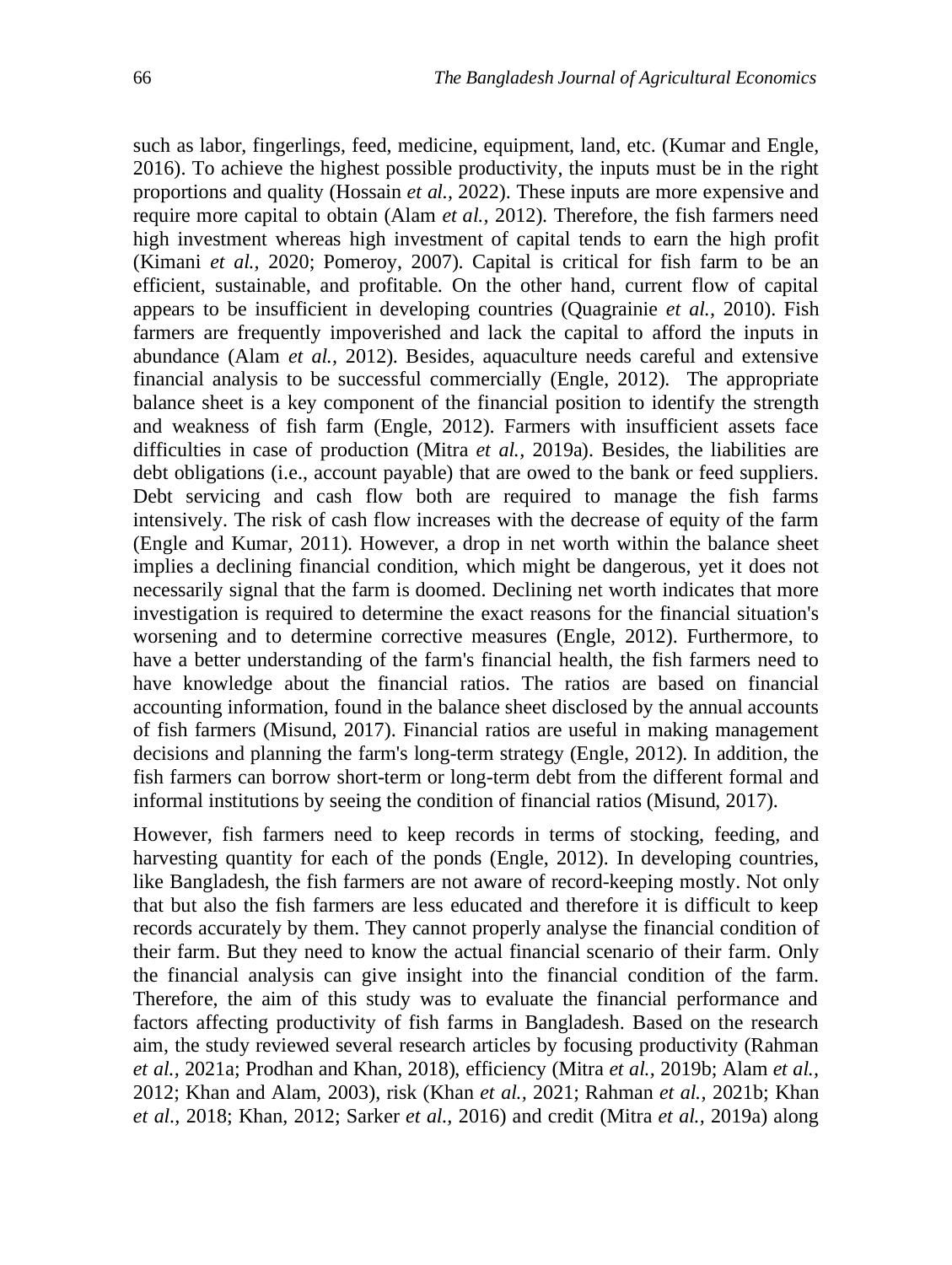with profitability (Shawon *et al.,* 2018). But, to the best of our knowledge, there was no exhaustive study on financial performance of aquaculture in Bangladesh. A study of Rahman *et al.* (2020) evaluates the financial performance from the point of management practices and managerial ability of pond aquaculture. There is ample opportunity to work with financial positions to measure financial performance of aquaculture. Therefore, the study evaluated the financial position by the financial ratios in the balance sheet along with the profitability for the measurement of the financial performance. Besides, the study also assessed the factors which are affecting the productivity of fish farms in Bangladesh. Finally, based on the findings, the study will provide some specific policies for fish farms in Bangladesh. Better decisions can be made with respect to borrowing and managing capital assets when the owner clearly understands the financial strengths and weaknesses of the farm. Further, the creditors will realize about the financial position before providing credit to the farmers.

## **II. METHODOLOGY**

## **Study area, sample size and data**

Bangladesh is prominent for producing fish particularly for pangas and tilapia due to favourable weather conditions. Seven districts namely namely Mymensingh, Bogura, Cumilla, Chattogram, Khulna, Bhola and Jashore were purposively selected based on the production of pangas and tilapia. All districts are contributing 81.73% and 56.75% of total production for pangas and tilapia in Bangladesh respectively (DoF, 2016). A total of 636 fish farms comprising 323 pangas and 313 tilapia farmers were randomly selected from these districts (Table 1). A wellstructured and pre-tested interview schedule was developed which organized with the information on different cost items, production, assets and liabilities. A face-toface interview method was followed to collect the data from the chosen area in 2017.

| <b>District</b> | Pangas            |        | Tilapia           |        |  |
|-----------------|-------------------|--------|-------------------|--------|--|
|                 | Sample size (No.) | %      | Sample size (No.) | %      |  |
| Mymensingh      | 133               | 41.18  | 66                | 21.09  |  |
| <b>Bogura</b>   | 57                | 17.65  | -                 |        |  |
| Jashore         | 32                | 9.91   | 60                | 19.17  |  |
| Khulna          | ۰                 |        | 24                | 7.67   |  |
| Cumilla         | 59                | 18.27  | 87                | 27.80  |  |
| Chattogram      | 22                | 6.81   | 46                | 14.70  |  |
| <b>Bhola</b>    | 20                | 6.19   | 30                | 9.58   |  |
| Total           | 323               | 100.00 | 313               | 100.00 |  |

#### **Table 1. Sample distribution of pangas and tilapia farmers**

Source: Field survey, 2017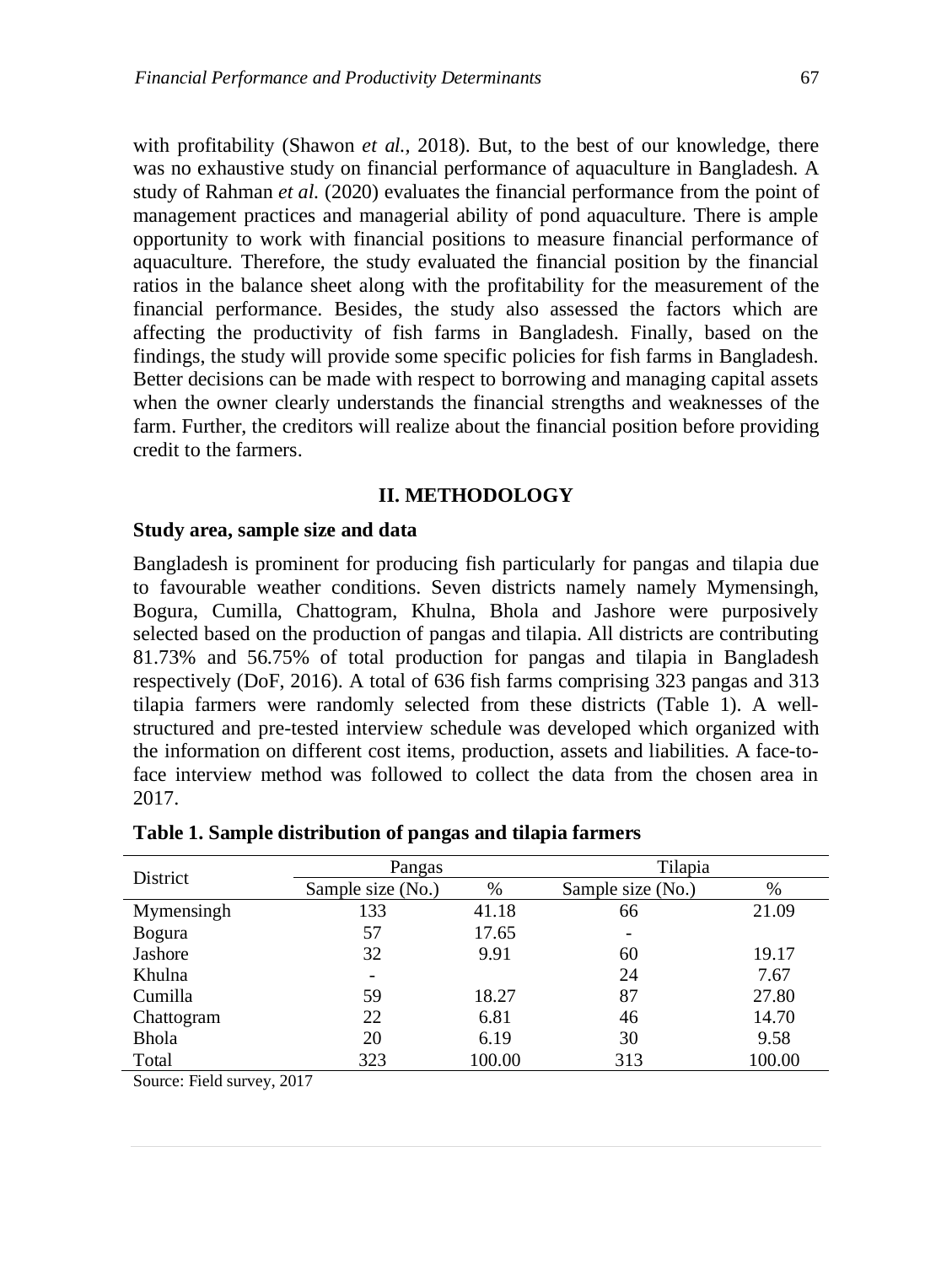# **Statistical analysis**

The study emphasized total cost, total return, gross return, gross margin, net return, gross profit margin, net profit margin, benefit-cost ratio, and break-even point of the farms for measuring profitability of the pangas and tilapia farms. Break-even point is a point of no profits no loss. After break-even point, a portion of each value of return contributes to profits. Three types of break-even points i.e., breakeven production, break-even price and break-even sale value (Shawon *et al.,* 2018) were calculated in this study. This break-even point was used to assess the relationship between production volume, fixed costs, per unit sales price, and variable costs. These were calculated as follows:

Break െ even production = ୧୶ୣୢ ୡ୭ୱ୲ୱ (ୗୟ୪ୣୱ ୮୰୧ୡୣ ୮ୣ୰ ୩ି୴ୟ୰୧ୟୠ୪ୣ ୡ୭ୱ୲ ୮ୣ୰ ୩) ……………..….(1) Break െ even price = ୧୶ୣୢ ୡ୭ୱ୲ୱ ୭୪୳୫ୣ ୭ ୮୰୭ୢ୳ୡ୲୧୭୬ + Variable costs per kg……………….(2) Break െ even sale value = Break െ even production × average price of fish……...(3)

The study used balance sheet to assess the financial position of pangas and tilapia fish farms. Moreover, the study also measured some ratios to see the financial position of the farms. The current ratio is a quick indicator of a firm's liquidity. Current assets will be sold or turned into saleable products in the near future and will generate cash to pay debt obligations that come due. It was calculated as:

**Current ratio** = 
$$
\frac{\text{Current assets}}{\text{current liabilities}}
$$
  $\ldots$   $(4)$ 

Working capital is the difference between current assets and current liabilities. It represents excess amount of money available from current assets after current liabilities have been paid which was calculated by the equation:

Working capital = Current assets – current liabilities 
$$
............(5)
$$

The equity ratio is an investment leverage or solvency ratio that measures the amount of assets that are financed by owners' investments by comparing the total equity to the total assets which was calculated as:

Equity to asset ratio = ୭୲ୟ୪ ୣ୯୳୧୲୷ ୭୲ୟ୪ ୟୱୱୣ୲ ……..…… ………..….(6)

Debt to assets ratio is a ratio which measures debt level of a business as a percentage of its total assets. The formula of debt asset ratio is given below:

**Debt to asset ratio** = 
$$
\frac{\text{Total liabilities}}{\text{Total asset}}
$$
 (7)

The debt-to-equity ratio is a financial, liquidity ratio that compares a farm's total debt to total equity. The debt-to-equity ratio shows the percentage of company financing that comes from creditors and investors. Following equation was used to calculate the debt-equity ratio: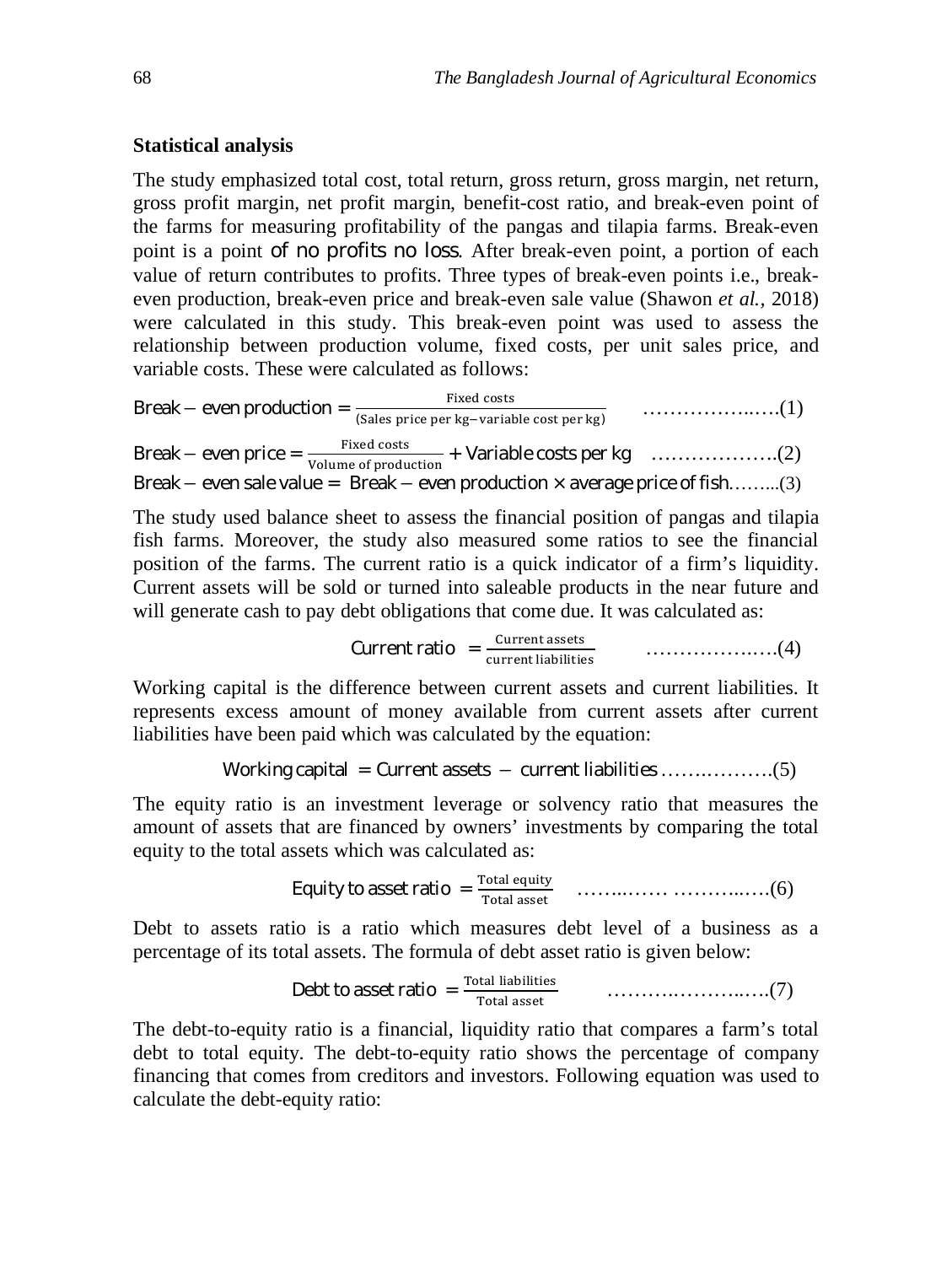Debt to equity ratio = ୭୲ୟ୪ ୪୧ୟୠ୧୪୧୲୧ୣୱ ୭୲ୟ୪ ୣ୯୳୧୲୷ ……………..….(8)

Debt structure ratio means the amount of the debt that must be paid in the coming year and that the majority of the debt is whether from short-term loans or long term loans. Following formula was used for calculating debt structure ratio:

**Debt structure ratio** = 
$$
\frac{\text{Current liabilities}}{\text{Total liabilities}}
$$
 .......(9)

Furthermore, Cobb-Douglas type production function was used to determine the factors affecting the production of pangas and tilapia fish farm together. Since the operation or production management of pangas and tilapia farms is almost the same, the study combined the data of pangas and tilapia farmers to identify the production factors. Production function can be written as follows:

 $\ln Y_i = \beta_0 + \beta_1 \ln X_1 + \beta_2 \ln X_2 + \beta_3 \ln X_3 + \beta_4 \ln X_4 + \beta_5 \ln X_5 + \beta_6 \ln X_6 + \beta_7$  $ln X_7 + B_8 ln X_8 + B_9 ln X_9 + U_1$ 

Where, Yi= yield (kg/hectare),  $X_1$ =human labour cost (Tk/hectare),  $X_2$ =quantity of fingerling (number/hectare),  $X_3$  =feed cost (Tk/hectare),  $X_4$  = water cleaning cost (Tk/ hectare),  $X_5$  = farm size (decimal),  $X_6$  = debt to equity ratio,  $X_7$  = debt to asset ratio,  $X_8$  = current ratio,  $X_9$  = debt structure ratio,  $\beta_0$  = intercept,  $\beta_i$  =coefficients of respective variables, and U=error term.

### **III. RESULTS AND DISCUSSION**

### **Measurement of profitability**

Table 2 showed the different value of cost items of pangas and tilapia farms. The study revealed that per hectare feed cost was Tk. 1216814 (69.04%) for pangas and Tk. 979380 (68.97%) for tilapia which was higher among the variable costs. This result was consistent with the study of Mitra *et al.* (2019b) and Rahman *et al.* (2019). It was evident that the farmers used commercial feed more than the traditional feed for culturing the pangas and tilapia fishes. They did it for higher growth of the fishes. Usually, the price of commercial feed was much higher and therefore the farmers had to pay more compared to other variable costs. The respective land use cost was Tk. 114775 (6.51%) and Tk. 117780 (8.29%) for pangas and tilapia farm respectively which was higher among the fixed costs. The demand and utilization of land are increasing day by day particularly for pangas and tilapia farming. On the other hand, the value of land is increasing also. Therefore, the farmers have to incur more cost in the case of pangas and tilapia farms.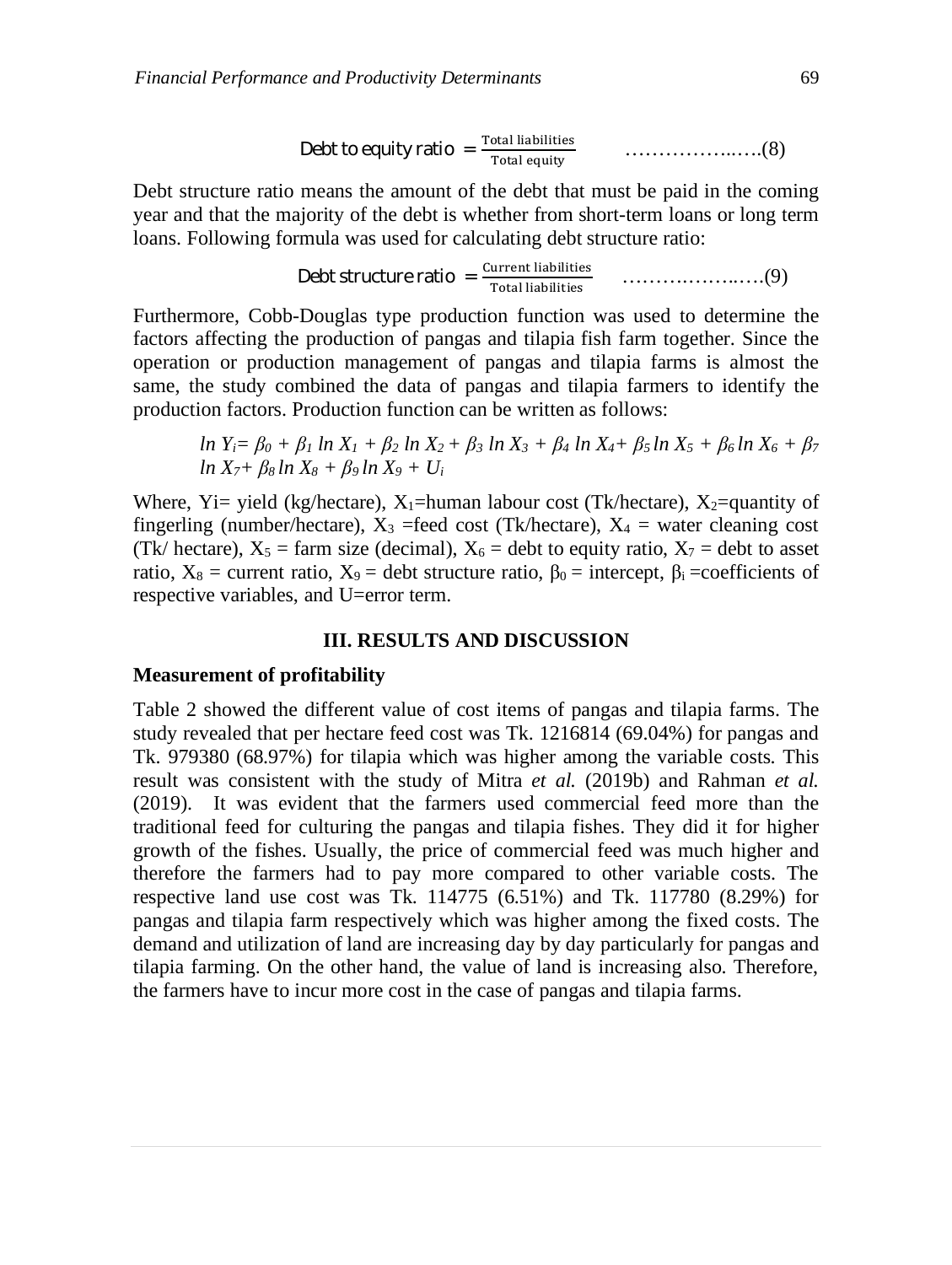| Cost item                  | Tk/hectare       |                  |  |  |
|----------------------------|------------------|------------------|--|--|
|                            | Pangas           | Tilapia          |  |  |
| <i>Variable costs</i>      |                  |                  |  |  |
| Hired labour               | 106807 (6.06)    | 70108 (4.94)     |  |  |
| Fingerling                 | 158730 (9.01)    | 147898 (10.42)   |  |  |
| Feed                       | 1216814 (69.04)  | 979380 (68.97)   |  |  |
| Water cleaning             | 87178 (4.95)     | 72276 (5.09)     |  |  |
| Other                      | 2409 (0.14)      | 5878 (0.41)      |  |  |
| <b>Total variable cost</b> | 1571938 (89.19)  | 1205432 (84.89)  |  |  |
| <b>Fixed cost</b>          |                  |                  |  |  |
| Permanent labour           | 63693 (3.61)     | 86448 (6.09)     |  |  |
| Land use                   | 114775 (6.51)    | 117780 (8.29)    |  |  |
| Equipment                  | 11966 (0.68)     | 10267(0.72)      |  |  |
| <b>Total fixed cost</b>    | 190434 (10.81)   | 214495 (15.11)   |  |  |
| <b>Total cost</b>          | 1762372 (100.00) | 1419927 (100.00) |  |  |

**Table 2. Per hectare cost of pangas and tilapia farm**

Note: Values in parentheses shows the percentage of costs

Source: Field survey, 2017

It is evident from Table 3, that per hectare production of pangas and tilapia were 25510 kg and 17239 kg with respective to total return of Tk. 2193860 and Tk. 1672183. So, return from pangas fish farming was higher than that of tilapia farming. This is because of higher growth rate and per hectare productivity of pangas was higher than the tilapia. Gross margin was also higher for pangas farm (Tk. 621922) than tilapia (Tk. 466751). This result is in line with the study of Aktar *et al.* (2018) in where they found Tk. 1315191 as gross margin for large pangas farm. It is because pangas producer retains more money after incurring the variable costs associated with the production than that of tilapia. It was observed that net return for pangas farm was estimated at Tk. 431488 and for tilapia it was Tk. 252256. It means that these amounts of money are received by the farmers after all costs have been paid. Gross profit margin for pangas was 28.35% which indicates the managing cost of sales and other expenses was 71.65%. In other words, about 28.35% of the revenue was available that earned from total sale in the farm after covering the costs. On the other hand, gross profit margin for tilapia farms was 27.91% indicating managing cost of sales and other expenses was 72.09%. About 27.91% of revenue was available that earned from total sale of tilapia farming after covering the costs. The study of Shawon *et al.* (2018) found 59% gross profit margin for shrimp farmers in the coastal areas of Bangladesh. It was evident form the study that the net profit margin for pangas was 20% that converted 20% of its sale into net income. On the other hand, this margin for tilapia was 15.09% which converted 15.09% of its sale into net income. This result is related to the study of Shawon *et al.* (2018) in where they calculated 42% net profit margin for shrimp farmers. The estimated BCR was 1.24 and 1.18 for pangas and tilapia farms respectively. This result was consistent to the study of Sathiadhas *et al.* (2009). It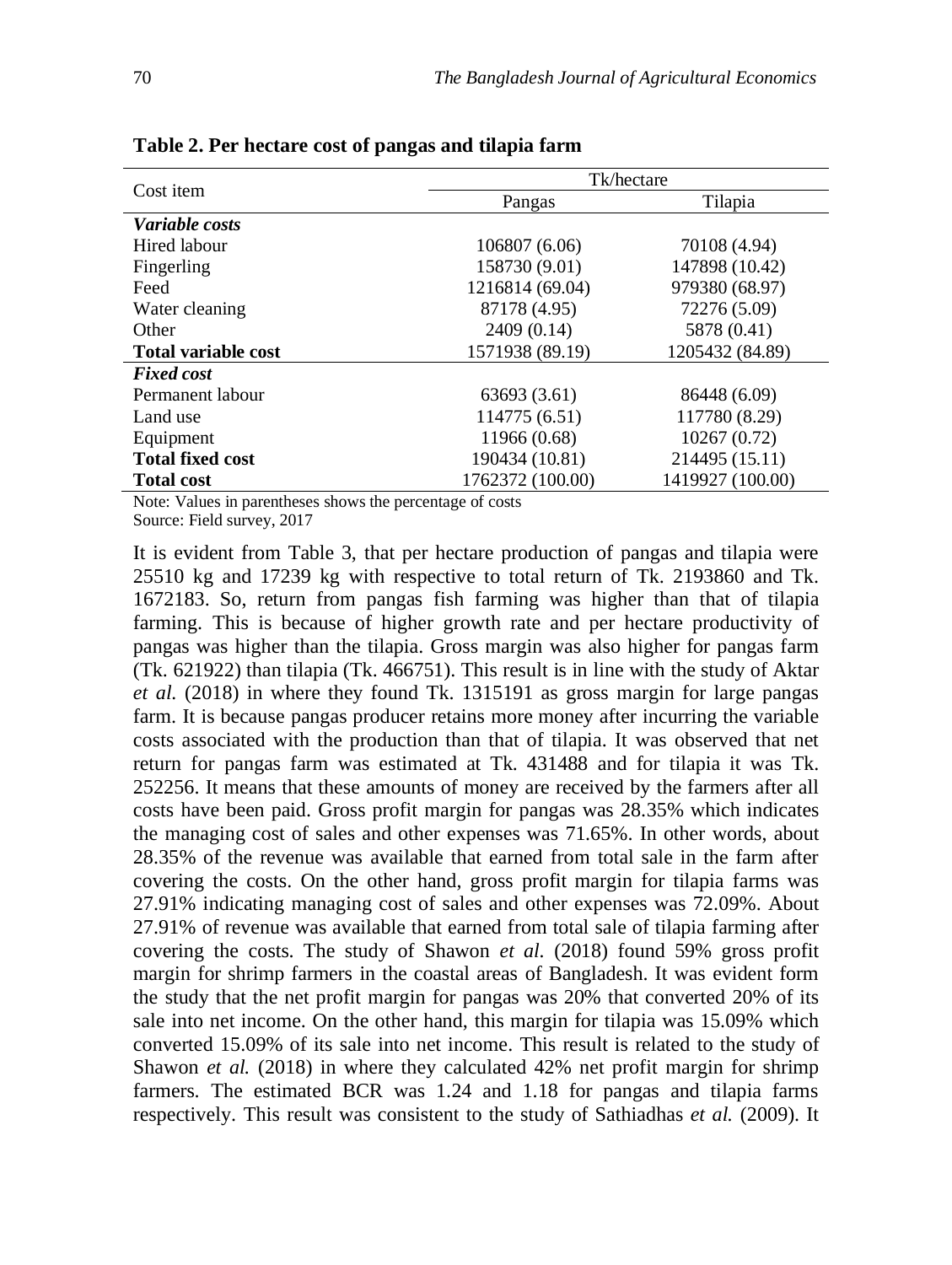implies that by investing Tk. 1, pangas and tilapia farms earn Tk. 1.24 and 1.18 which indicates that both the farms were profitable.

It is revealed in Table 3 that the break-even production was 7811 kg/hectare and 7922 kg/hectare for pangas and tilapia farms respectively. It is evident that total production of both pangas (25510 kg/hectare) and tilapia (17239 kg/hectare) exceeded the break-even production, indicating that both farms were profitable. The break-even prices for pangas and tilapia were Tk. 69 and Tk. 82 per kg. At this price, both farms can cover the cost of production by selling fishes. On the other hand, the study revealed that the average weighted price per kg of pangas and tilapia were Tk. 86 and Tk. 97 respectively. Since the average weighted price covers the break-even price both the farms were profitable. The respective breakeven sale values were Tk. 671765 and Tk. 768450 of pangas and tilapia respectively. Total return of both pangas (Tk. 2193860) and tilapia (Tk. 1672183) farms exceeds the break-even sale value. It ensured the profitability of pangas and tilapia fish farming in the study area. Based on the profitability, it is said that the overall financial performance was satisfactory for pangas and tilapia farms.

| Particulars                                 | Pangas  | Tilapia |
|---------------------------------------------|---------|---------|
| Total production (kg/hectare)               | 25510   | 17239   |
| Total return (Tk/hectare)                   | 2193860 | 1672183 |
| Gross margin (Tk/hectare)                   | 621922  | 466751  |
| Net return (Tk/hectare)                     | 431488  | 252256  |
| Gross profit margin (%)                     | 28.35   | 27.91   |
| Net profit margin $(\%)$                    | 20      | 15.09   |
| Benefit cost ratio                          | 1.24    | 1.18    |
| Break-even quantity/production (Tk/hectare) | 7811    | 7922    |
| Break-even price (Tk/kg)                    | 69      | 82      |
| Break-even sale value (Tk/hectare)          | 671765  | 768450  |
| Source: Field survey, 2017                  |         |         |

| Table 3. Profitability of pangas and tilapia fish farms |  |  |  |  |
|---------------------------------------------------------|--|--|--|--|
|                                                         |  |  |  |  |

# **Assessing financial position**

In this study financial performance was also measured based on the financial position by using the balance sheet of farms (Table 4). In terms of current assets, the study estimated Tk. 1601055 and Tk. 745597 as cash in hand for pangas and tilapia farms respectively. It indicates that farmers were capable of refinance in both farming to the following year. In addition, Tk. 79590 and Tk. 13918 as the value of fish stocked in the ponds were estimated for pangas and tilapia farm respectively. This stock can be reared for the next year or harvested to consume or sold within current production period. In the case of non-current assets, the respective land values were Tk. 6779264 and Tk. 4146786 for pangas and tilapia farm respectively. The corresponding machinery and equipment (pump, shallow tube-well, paddle wheel, pH meter, feeding bowl, etc.) values appeared at Tk. 39000 and Tk. 73994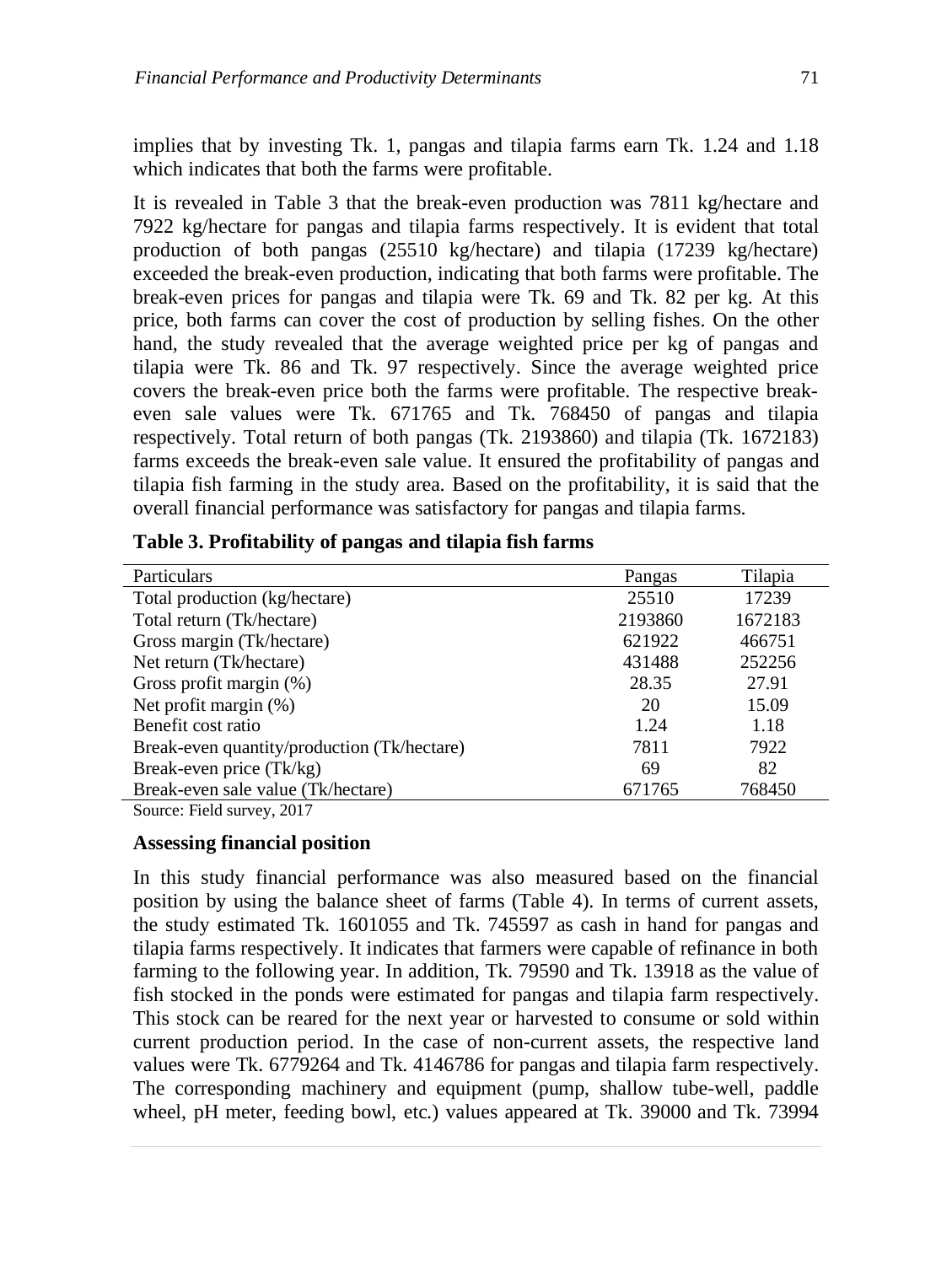for pangas and tilapia farm respectively. The result indicates that the value of land and machinery both are farm's long-term investments that would be used in the current year as well as the next year. Total liabilities were Tk. 1389873 for pangas and Tk. 787010 for tilapia farms. As current liabilities, corresponding accounts payable was Tk. 621795 and Tk. 308642 and the value of payments on debt due was Tk. 428607. The values of the current portion of long-term debt were Tk. 339471 and Tk. 231437 for pangas and tilapia respectively. It was found pangas farmers used more credit than tilapia farmers, because more capital was needed for pangas culture than that of tilapia.

The estimated net worth was positive for both pangas (Tk. 7109036) and tilapia (Tk. 4193285) farms respectively. It indicates that both the farms were solvent and good in terms of financial health. In other words, if the farm was sold, the assets' worth was sufficient to cover the liabilities owed on the farm's assets. The current ratio for panagas and tilapia farms was calculated 1.60 and 1.37 respectively which is greater than 1. It means both farms have sufficient liquidity to repay current liabilities with current assets. The working capital attached with pangas farm was Tk. 630243 and it was Tk. 203942 for tilapia farm. This positive result indicates that both the farms are capable of expanding their farm operations in near future after repaying current liabilities. In addition, farmers might be able to handle any undesirable financial situation to run their farm. Both values of equity to asset ratio were 0.84 for pangas and tilapia farms. This ratio indicates that 84% of the capital had been invested by the farmers from own sources. Besides, since both ratios are greater than 70%, the farms are at lower risk position and capable to borrow money from the financial institutions. In the case of pangas and tilapia farming, both debts to asset ratio were 16% (0.16). This ratio is lower than 30% for both farms. Therefore, both farmers will be able to pay back their loan. In this case, the fish farmers and the creditors both were in financially riskless position. In addition, the fish farmers could take loan from the financial institutions in case of difficulties. Debt to equity ratio for pangas farm was 0.20 and it was 0.19 for tilapia farms. In both cases, it is less than 1 which indicates that the amount of debt is lower than the amount of capital of the farmers. Therefore, the farmers were in stable financial condition. In addition, the value of debt-to-equity ratio permits to the creditors to provide loan to the fish farmers. Finally, the value of debt structure ratio was 0.76 and 0.71 for pangas and tilapia farms respectively. It implies that the farmers were in burden in the case of short-term debt. The results imply that 76% debt of pangas farm and 71% debt of tilapia farm must be paid in the following year. Based on the foregoing, it can be said that the financial performance was satisfactory of pangas and tilapia farms in Bangladesh.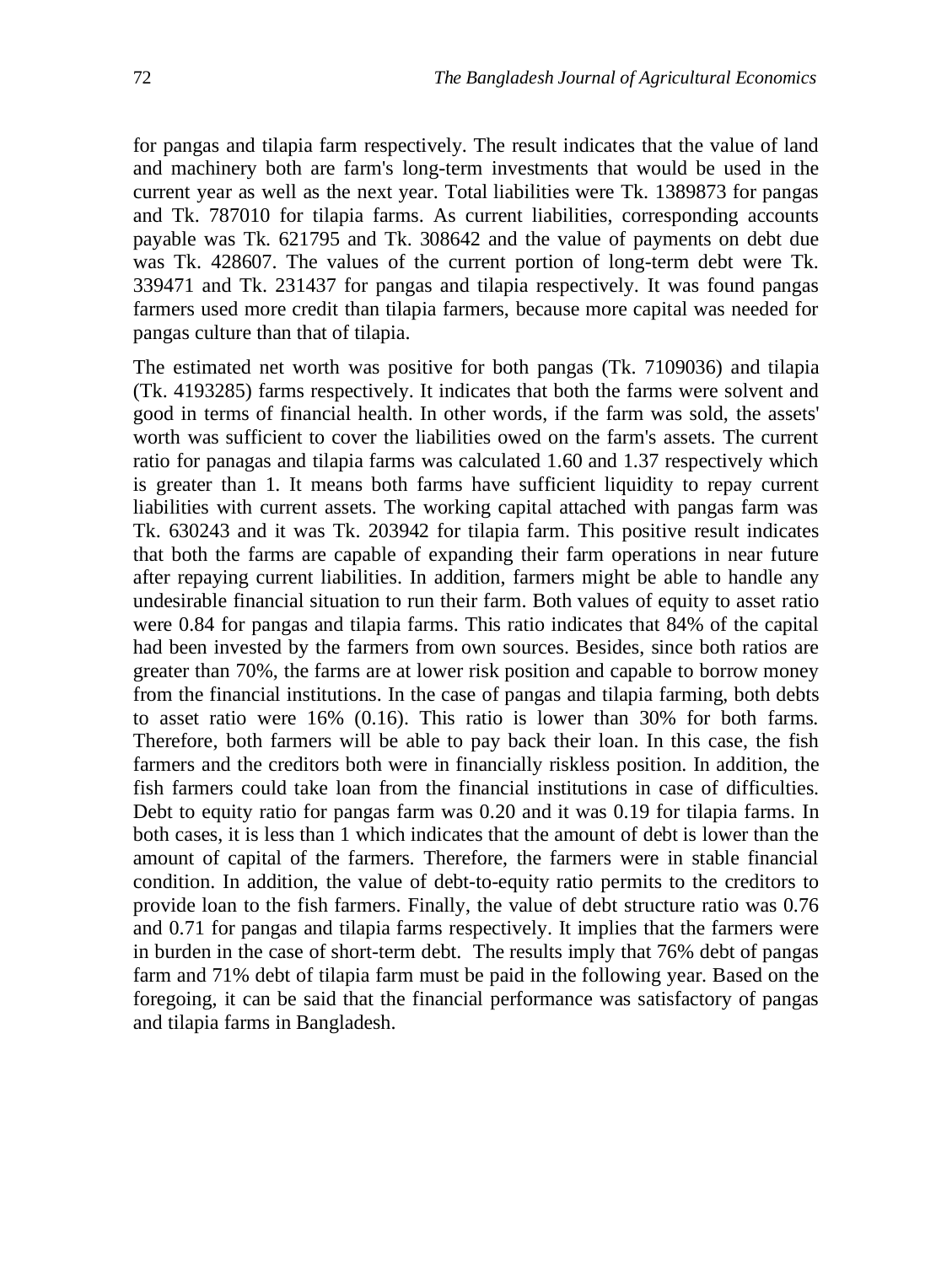| Tilapia farm<br>Categories<br>Pangas farm<br>Assets (Tk)<br>1. Current assets<br>Cash in hand<br>1601055<br>745597<br>79590<br>Fish inventory<br>13918<br>1680645<br>759515<br><b>Total current assets</b><br>2. Non-current assets<br>6779264<br>Land<br>4146786<br>Other fixed asset/machinery & equipment<br>39000<br>73994<br>6818264<br>4220780<br><b>Total non-current assets</b><br>3. Total assets<br>8498909<br>4980295<br><b>Liabilities (Tk)</b><br>4. Current liabilities<br>Accounts payable<br>621795<br>308642<br>Payments due on debt<br>428607<br>246931<br><b>Total current liabilities</b><br>1050402<br>555573<br>5. Non-current liabilities<br>Current portion of long-term debt<br>339471<br>231437<br>6. Total liabilities (Tk)<br>1389873<br>787010<br>7. Net worth/equity (Tk)<br>7109036<br>4193285<br>8. Liquidity<br>1.60<br>Current ratio $(1/4)$<br>1.37<br>630243<br>203942<br>Working capital $(1-4)$ (Tk)<br>9. Solvency<br>0.84<br>0.84<br>Equity to asset ratio $(7/3)$ |                             |  |
|------------------------------------------------------------------------------------------------------------------------------------------------------------------------------------------------------------------------------------------------------------------------------------------------------------------------------------------------------------------------------------------------------------------------------------------------------------------------------------------------------------------------------------------------------------------------------------------------------------------------------------------------------------------------------------------------------------------------------------------------------------------------------------------------------------------------------------------------------------------------------------------------------------------------------------------------------------------------------------------------------------|-----------------------------|--|
|                                                                                                                                                                                                                                                                                                                                                                                                                                                                                                                                                                                                                                                                                                                                                                                                                                                                                                                                                                                                            |                             |  |
|                                                                                                                                                                                                                                                                                                                                                                                                                                                                                                                                                                                                                                                                                                                                                                                                                                                                                                                                                                                                            |                             |  |
|                                                                                                                                                                                                                                                                                                                                                                                                                                                                                                                                                                                                                                                                                                                                                                                                                                                                                                                                                                                                            |                             |  |
|                                                                                                                                                                                                                                                                                                                                                                                                                                                                                                                                                                                                                                                                                                                                                                                                                                                                                                                                                                                                            |                             |  |
|                                                                                                                                                                                                                                                                                                                                                                                                                                                                                                                                                                                                                                                                                                                                                                                                                                                                                                                                                                                                            |                             |  |
|                                                                                                                                                                                                                                                                                                                                                                                                                                                                                                                                                                                                                                                                                                                                                                                                                                                                                                                                                                                                            |                             |  |
|                                                                                                                                                                                                                                                                                                                                                                                                                                                                                                                                                                                                                                                                                                                                                                                                                                                                                                                                                                                                            |                             |  |
|                                                                                                                                                                                                                                                                                                                                                                                                                                                                                                                                                                                                                                                                                                                                                                                                                                                                                                                                                                                                            |                             |  |
|                                                                                                                                                                                                                                                                                                                                                                                                                                                                                                                                                                                                                                                                                                                                                                                                                                                                                                                                                                                                            |                             |  |
|                                                                                                                                                                                                                                                                                                                                                                                                                                                                                                                                                                                                                                                                                                                                                                                                                                                                                                                                                                                                            |                             |  |
|                                                                                                                                                                                                                                                                                                                                                                                                                                                                                                                                                                                                                                                                                                                                                                                                                                                                                                                                                                                                            |                             |  |
|                                                                                                                                                                                                                                                                                                                                                                                                                                                                                                                                                                                                                                                                                                                                                                                                                                                                                                                                                                                                            |                             |  |
|                                                                                                                                                                                                                                                                                                                                                                                                                                                                                                                                                                                                                                                                                                                                                                                                                                                                                                                                                                                                            |                             |  |
|                                                                                                                                                                                                                                                                                                                                                                                                                                                                                                                                                                                                                                                                                                                                                                                                                                                                                                                                                                                                            |                             |  |
|                                                                                                                                                                                                                                                                                                                                                                                                                                                                                                                                                                                                                                                                                                                                                                                                                                                                                                                                                                                                            |                             |  |
|                                                                                                                                                                                                                                                                                                                                                                                                                                                                                                                                                                                                                                                                                                                                                                                                                                                                                                                                                                                                            |                             |  |
|                                                                                                                                                                                                                                                                                                                                                                                                                                                                                                                                                                                                                                                                                                                                                                                                                                                                                                                                                                                                            |                             |  |
|                                                                                                                                                                                                                                                                                                                                                                                                                                                                                                                                                                                                                                                                                                                                                                                                                                                                                                                                                                                                            |                             |  |
|                                                                                                                                                                                                                                                                                                                                                                                                                                                                                                                                                                                                                                                                                                                                                                                                                                                                                                                                                                                                            |                             |  |
|                                                                                                                                                                                                                                                                                                                                                                                                                                                                                                                                                                                                                                                                                                                                                                                                                                                                                                                                                                                                            |                             |  |
|                                                                                                                                                                                                                                                                                                                                                                                                                                                                                                                                                                                                                                                                                                                                                                                                                                                                                                                                                                                                            |                             |  |
|                                                                                                                                                                                                                                                                                                                                                                                                                                                                                                                                                                                                                                                                                                                                                                                                                                                                                                                                                                                                            |                             |  |
|                                                                                                                                                                                                                                                                                                                                                                                                                                                                                                                                                                                                                                                                                                                                                                                                                                                                                                                                                                                                            |                             |  |
|                                                                                                                                                                                                                                                                                                                                                                                                                                                                                                                                                                                                                                                                                                                                                                                                                                                                                                                                                                                                            |                             |  |
|                                                                                                                                                                                                                                                                                                                                                                                                                                                                                                                                                                                                                                                                                                                                                                                                                                                                                                                                                                                                            |                             |  |
| 0.16<br>0.16                                                                                                                                                                                                                                                                                                                                                                                                                                                                                                                                                                                                                                                                                                                                                                                                                                                                                                                                                                                               | Debt to asset ratio $(6/3)$ |  |
| Debt to equity ratio $(6/7)$<br>0.20<br>0.19                                                                                                                                                                                                                                                                                                                                                                                                                                                                                                                                                                                                                                                                                                                                                                                                                                                                                                                                                               |                             |  |
| Debt structure $(4/6)$<br>0.76<br>0.71                                                                                                                                                                                                                                                                                                                                                                                                                                                                                                                                                                                                                                                                                                                                                                                                                                                                                                                                                                     |                             |  |

**Table 4. Balance sheet of pangas and tilapia fish farms (31st December 2016)** 

Source: Filed survey, 2017

# **Factors affecting the productivity of fish farms**

The results of Cobb-Douglas production type function to measure the effects of factors on productivity of fish farms are presented in Table 5. Production function is best fit to explore the input output relationship. This model is free from multicollinearity problem, but heteroscedasticity problem was found, and so robust standard error was used to eliminate the problem.

The study revealed that the quantity of fingerling positively affects the return with the co-efficient of 0.14 of pangas and tilapia fish farm. It implies that fish production increases with the increase in quantity of fingerling and vice-versa. It was found during field survey that the farmers usually applied recommended number of fingerlings, but in most cases, fingerlings may die due to water pollution, low level of oxygen, various diseases, predators, etc. during culture period. Therefore, the productivity of pangas and tilapia decreases with the decrease of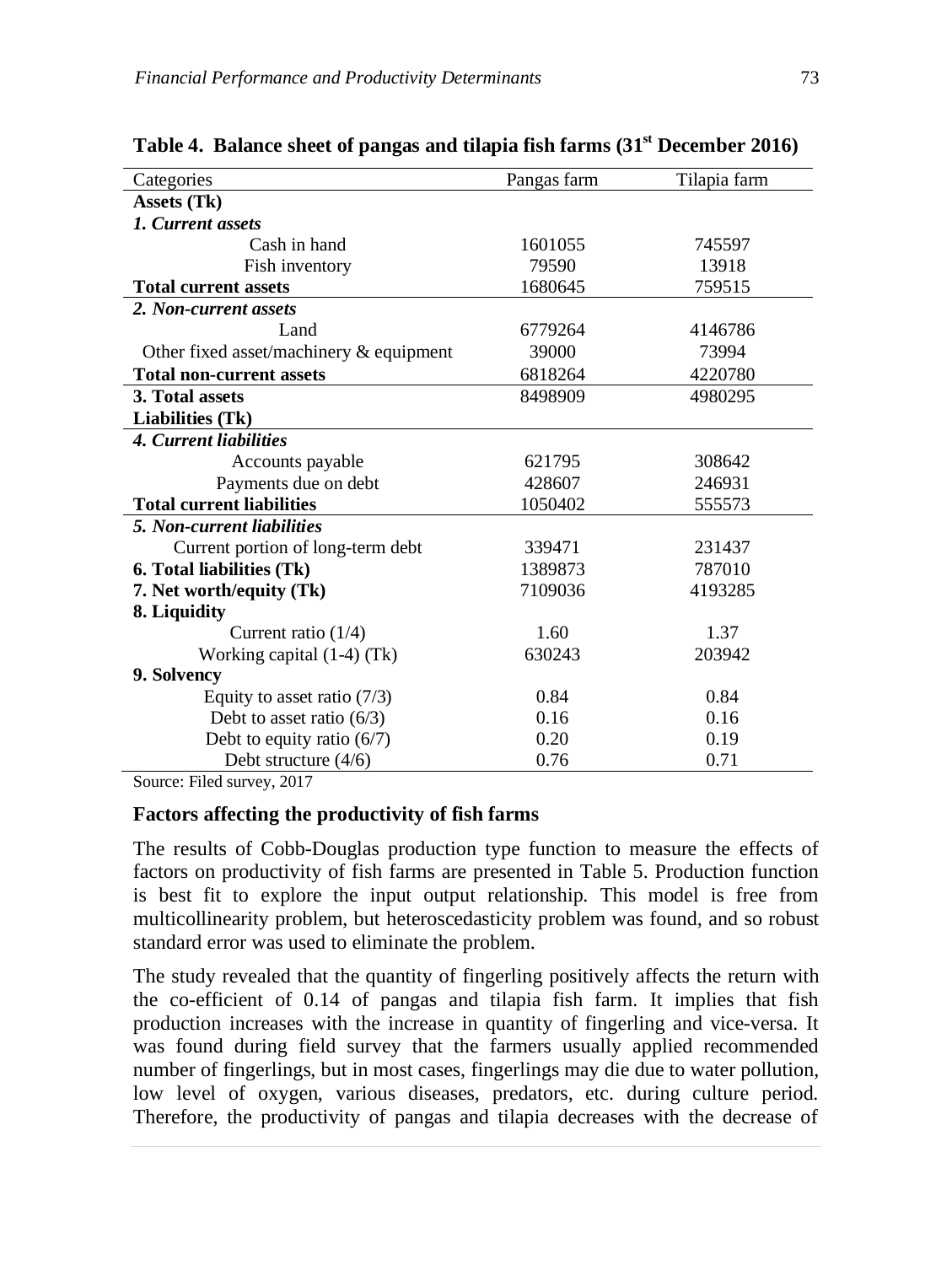fingerlings. In contrast, previous study such as Aktar *et al.* (2018) found that the fingerling quantity is not statistically significant. In addition, the feed costs positively affect the productivity of pangas and tilapia. It implies that the productivity increases with the increases of feed cost. Since the farmers culture fish for commercial purpose therefore they seek commercial and quality feed for their farm. The price of the commercial feed is relatively high in market. They use more high value commercial feed for better production. On the other hand, using more feed is a determinant of high cost. Thus, the productivity increases with the increase of feed cost. The water cleaning cost and productivity have a significant positive relationship. It was evident that frequent exchange of water enhances growth rate of fish which leads higher production (Mitra et al., 2019b). In addition, lime, salt and bleaching powder are used to clean water of pond that led the farm's cost. Thus, the water cleaning cost tends the productivity of pangas and tilapia fish farm. The study reported that there was a negative significant relationship between debt-to-equity ratio and productivity. It means that the production decreases with the increase of debt-to-equity ratio for pangas and tilapia fish farms. It is because, the meaning of increasing the debt-to-equity ratio is to increase the debt than the equity that may burden to the farmer. Thus, the productivity may hamper with the increase of debtto-equity ratio. The regression coefficient of debt structure ratio was negative and statistically significant with productivity of the fishes. Burden of short-term debt may hamper fish production decision. Farmers always must think about their pay back of current debt which later negatively affects optimum input use decision. Thus, short term debt leads lower productivity of the farm.

| Factors                         | Co-efficient | Std. Error | P>t      |
|---------------------------------|--------------|------------|----------|
| Constant                        | $-0.977$     | 0.391      | $-1.743$ |
| Human labour cost (Tk)          | 0.008        | 0.022      | 0.717    |
| Quantity of fingerling (number) | $0.135***$   | 0.024      | 0.000    |
| Feed cost (Tk)                  | $0.642***$   | 0.025      | 0.000    |
| Water cleaning cost (Tk)        | $0.038**$    | 0.016      | 0.019    |
| Farm size (decimal)             | 0.006        | 0.022      | 0.794    |
| Debt to equity ratio            | $-0.079***$  | 0.026      | 0.002    |
| Debt to asset ratio             | 0.004        | 0.005      | 0.415    |
| Current ratio                   | $-0.001$     | 0.004      | 0.823    |
| Debt structure ratio            | $-0.977**$   | 0.047      | 0.029    |

**Table 5. Estimated co-efficient, standard error and p-value of Cobb-Douglas type production function** 

\*\*\* = significant at 1% level and  $*$ \* = significant at 5% level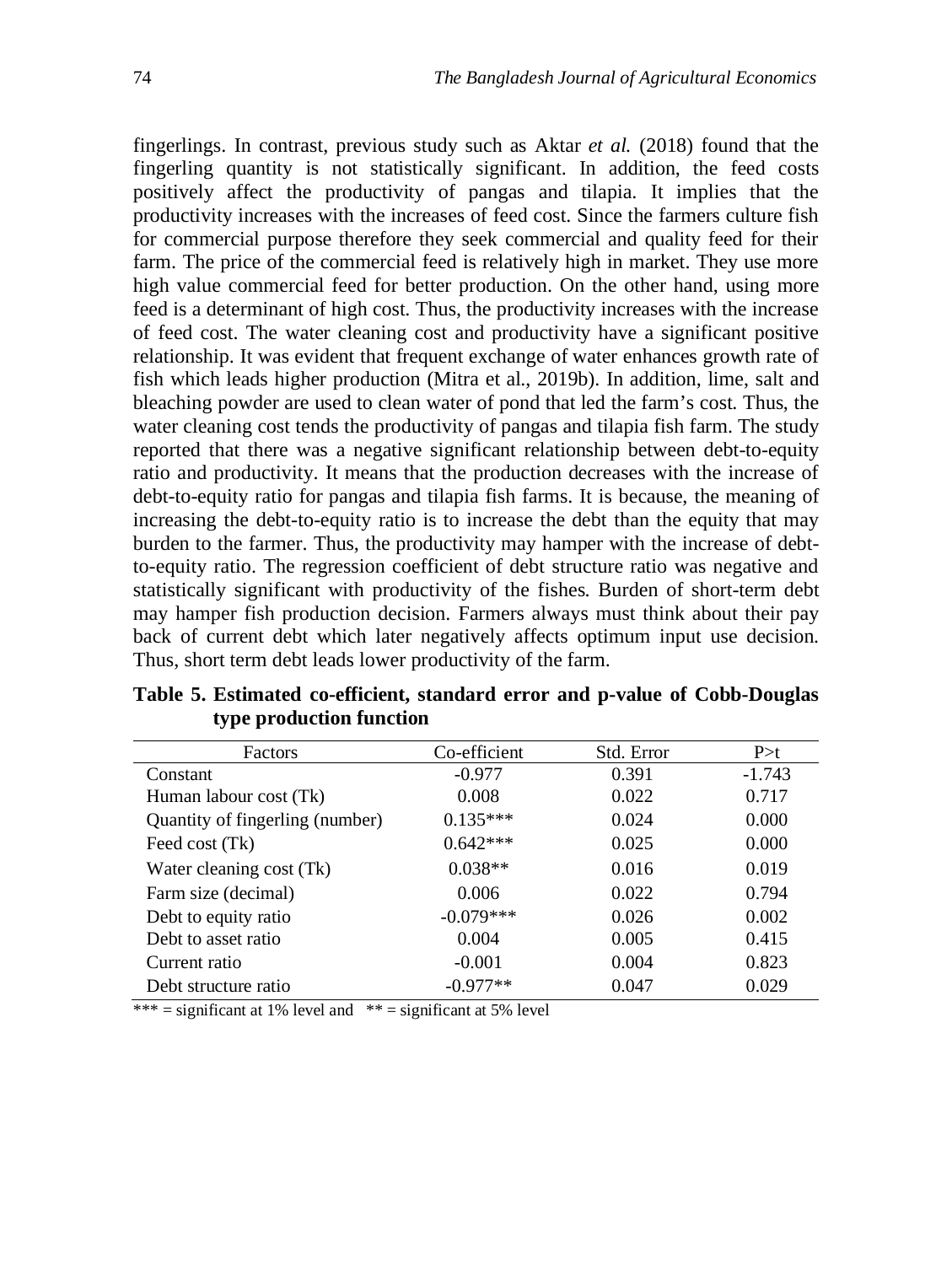### **IV. CONCLUSION**

The study was conducted to evaluate the financial performance of pangas and tilapia farms in Bangladesh. The study found higher return for pangas than that of tilapia farm. Both fish farms were profitable as BCR appeared to greater than 1. Total return of each farm exceeded the break-even sale value which also ensures the profitability of the farms under the study. Positive net worth indicates good financial health for both of pangas and tilapia farms. Current ratio and positive working capital ensured that both of the farms were able to repay the current liabilities and invest for next year. The calculated equity to asset ratio was larger while debt to asset ratio and debt to equity ratio was smaller indicates the better solvency of the farms. In contrast, larger debt structure ratio indicates both of the farms were in burden for short-term debt. However, it is evident from the study that the overall financial performance was satisfactory for both farms. Furthermore, the quantity of fingerlings, feed cost and water cleaning cost significantly and positively affected the productivity. A negative significant relationship among debt-to-equity ratio, debt structure ratio and productivity were also found in this study. The study suggests to creditors provide loans to both farmers for expand their farms as they are at satisfactory levels in case of financial position. Also, the study suggests increasing the fingerling quantity than required for avoiding the negative effect of mortality in order to maximize the production. In addition, the government should give subsidy on commercial feed for encouraging the farmers. The farmers should take proper initiatives about water cleaning techniques to enhance production. Since the short-term debt was a burden and tends to lower the productivity, the fish farmers need long-term debt for the betterment of financial performance of their farm.

### **ACKNOWLEDGEMENTS**

At first, our thanks go to the Danish International Development Agency (DANIDA) for its financial support for the project "Upgrading Pangas and Tilapia Value Chains in Bangladesh," project code: 14-06KU, under which this research was conducted. Secondly, we are grateful to the farmers and government personnel of Bangladesh for sharing their valuable information during conducting the research.

#### **REFERENCES**

- Aktar, S.S., Khan, M.A., Prodhan, M.M.H. and Mukta, M.A. (2018). Farm size, productivity and efficiency nexus: The case of pangas fish farming in Bangladesh. *Journal of the Bangladesh Agricultural University*, 16(3), 513-522. DOI:10.3329/jbau.v16i3.39449
- Alam, M.F., Khan, M.A. and Huq, A.A. (2012). Technical efficiency in tilapia farming of Bangladesh: A stochastic frontier production approach. *Aquaculture International*, 20(4), 619–634. DOI:10.1007/s10499-011-9491-3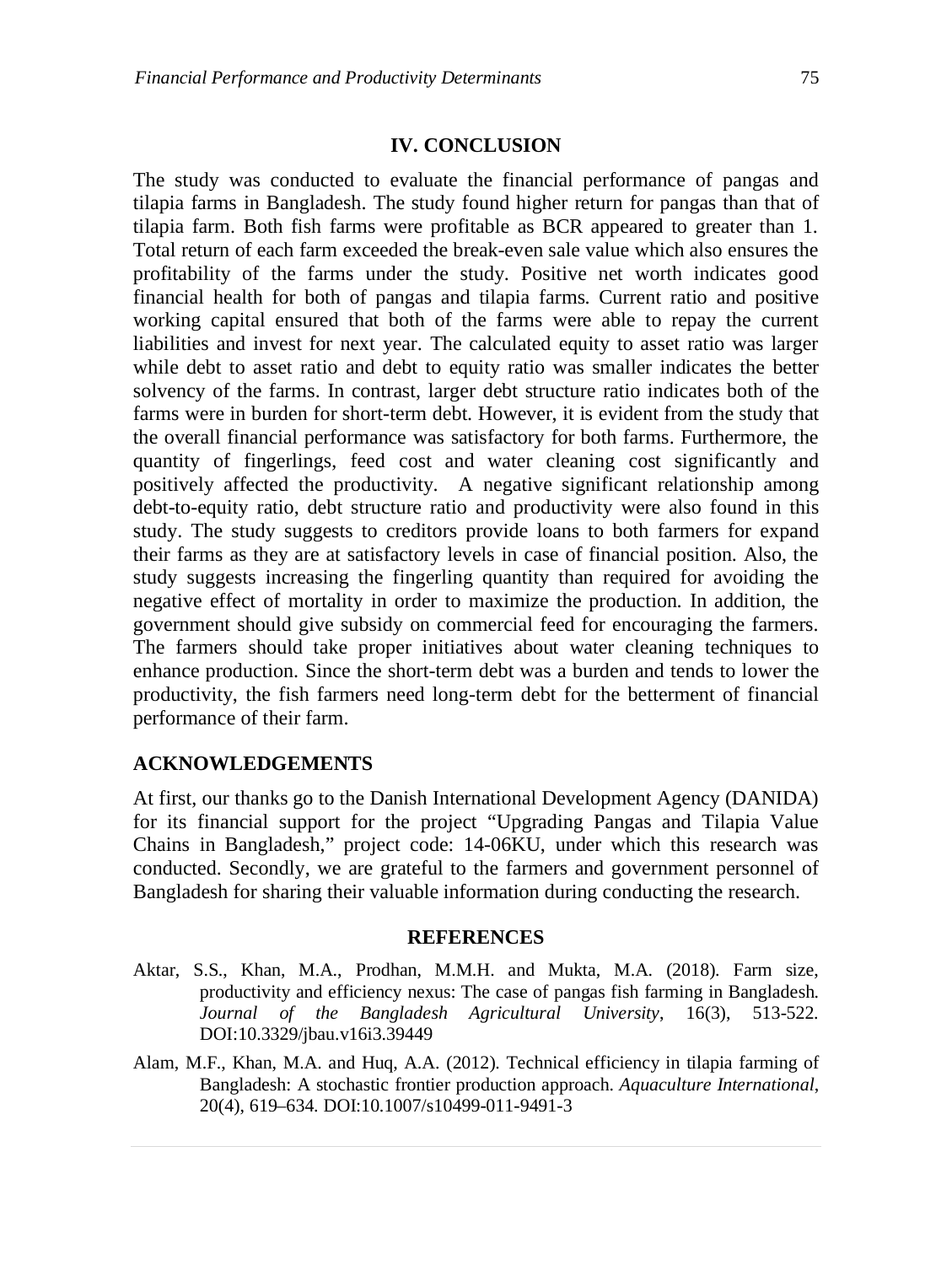- DoF (2016). *Fishery Statistical Yearbook of Bangladesh*, Fisheries Resources Survey System, Department of Fisheries, Ministry of Fisheries and Livestock, Dhaka, Bangladesh.
- Engle, C.R. (2012). Assessing the financial position of an aquaculture business: using balance sheets. Southern Regional Aquaculture Center.
- Engle, C. and Kumar, G. (2011). The effect of cash flow and credit constraints on financial feasibility and stocking strategies on US catfish farms: A mixed-integer multi-stage programming approach. *Aquaculture Economics & Management*, 15(3), 193-213. DOI:10.1080/13657305.2011.598216
- Hossain, M.E., Khan, M.A., Saha, S.M. and Dey, M.M. (2022). Economic assessment of freshwater carp polyculture in Bangladesh: Profit sensitivity, economies of scale and liquidity. *Aquaculture*, 548, 737552. DOI:10.1016/j.aquaculture.2021.737552
- Khan, A., Guttormsen, A. and Roll, K.H. (2018). Production risk of pangas (Pangasius hypophthalmus) fish farming in Bangladesh, *Aquaculture Economics and Management*, 1–17. DOI:10.1080/13657305.2017.1284941
- Khan, M.A., Begum, R., Nielsen, R. and Hoff, A. (2021). Production risk, technical efficiency, and input use nexus: Lessons from Bangladesh aquaculture. *Journal of the World Aquaculture Society*, 52(1), 57-72. DOI:10.1111/jwas.12767
- Khan, M.A. (2012). Efficiency, risk and management of fisheries sector in Bangladesh, Philosophiae Doctor (PhD) Thesis, Norwegian University of Life Sciences, Norway. http://hdl.handle.net/11250/2497507
- Khan, M.A. and Alam, F. (2003). Technical Efficiency of the Hatchery Operators in Fish Seed Production Farms in Two Selected Areas of Bangladesh. *Bangladesh Journal of Agricultural Economics*, XXVI, (1 & 2), 55–70. DOI:10.22004/ag.econ.200706
- Kimani, P., Wamukota, A., Manyala, J.O. and Mlewa, C.M. (2020). Factors influencing financial performance in marine small-scale fisheries value chain in Kenya. *Marine Policy*, 122, 104218. DOI:10.1016/j.marpol.2020.104218
- Kumar, G. and Engle, C. (2016). Technological Advances that Led to Growth of Shrimp, Salmon, and Tilapia Farming. *Reviews in Fisheries Science & Aquaculture*, 24 (2), 136–152. DOI:10.1080/23308249.2015.1112357
- Misund, B. (2017). Financial ratios and prediction on corporate bankruptcy in the Atlantic salmon industry. *Aquaculture Economics & Management*, 21(2), 241-260. DOI:10.1080/13657305.2016.1180646
- Mitra, S., Khan, M.A. and Nielsen, R. (2019a). Credit constraints and aquaculture productivity. *Aquaculture Economics & Management*, 23(4), 410-427. DOI:10.1080/13657305.2019.1641571
- Mitra, S., Khan, M.A., Nielsen, R. and Islam, N. (2019b). Total factor productivity and technical efficiency differences of aquaculture farmers in Bangladesh: Do environmental characteristics matter? *Journal of the World Aquaculture Society*, 51(4), 918-930. DOI:10.1111/jwas.12666